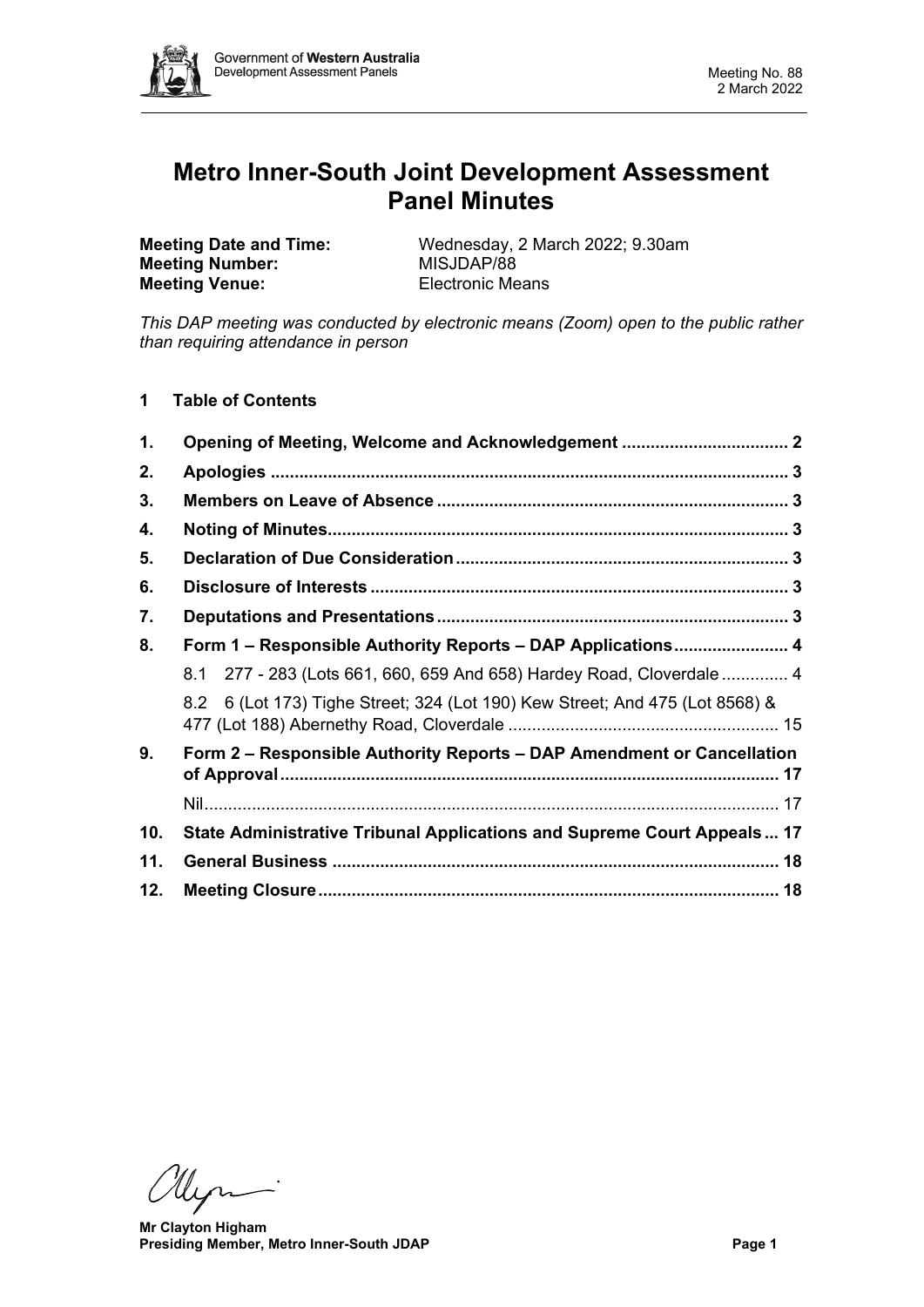

# **Attendance**

# **DAP Members**

Mr Clayton Higham (Presiding Member) Ms Rachel Chapman (Deputy Presiding Member) Mr Peter Lee (Third Specialist Member) Cr Phil Marks (Local Government Member, City of Belmont) Cr Jenny Davis (Local Government Member, City of Belmont)

# **Officers in attendance**

*Item 8.1* Mr Brandon Pang (City of Belmont)

*Item 8.2* Mr Hayden Krsanac (City of Belmont) Mr Alex Bott (City of Belmont)

# **Minute Secretary**

Mr Christopher Dodson (DAP Secretariat)

# **Applicants and Submitters**

*Item 8.1* Mr Martti Warpenius (Reverberate Consulting) Mr Nik Hidding (Peter Webb Associates)

*Item 8.2* Mr Petar Mrdja (Urbanista Town Planning)

#### **Members of the Public / Media**

<span id="page-1-0"></span>There were 8 members of the public in attendance.

# **1. Opening of Meeting, Welcome and Acknowledgement**

The Presiding Member declared the meeting open at 9:31am on 2 March 2022 and acknowledged the traditional owners and paid respect to Elders past and present of the land on which the meeting was being held.

The Presiding Member announced the meeting would be run in accordance with the DAP Standing Orders 2020 under the *Planning and Development (Development Assessment Panels) Regulations 2011.*

**Mr Clayton Higham Presiding Member, Metro Inner-South JDAP Page 2 Page 2**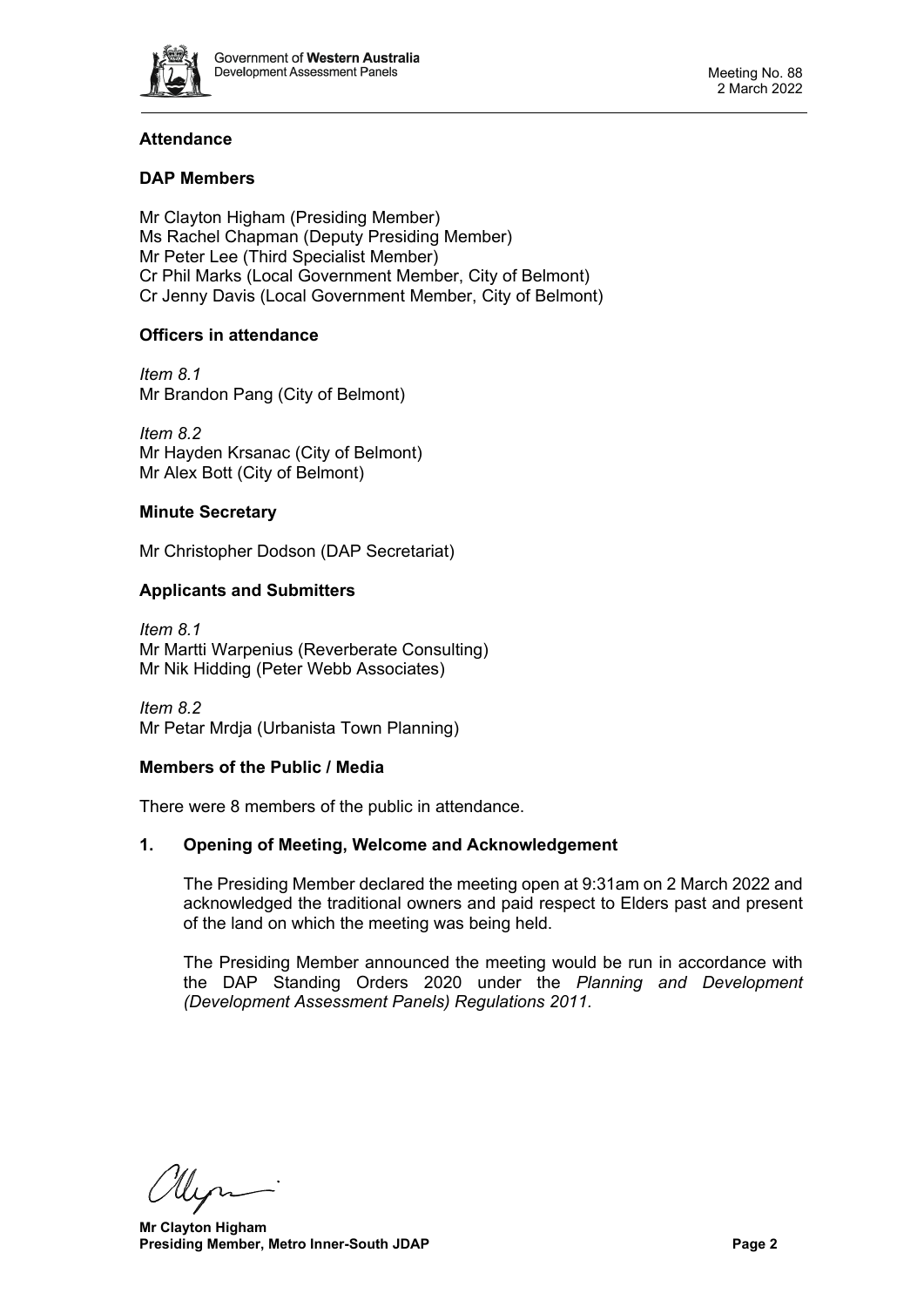

# **1.1 Announcements by Presiding Member**

The Presiding Member advised that in accordance with Section 5.16 of the DAP Standing Orders 2020 which states *'A person must not use any electronic, visual or audio recording device or instrument to record the proceedings of the DAP meeting unless the Presiding Member has given permission to do so.',* the meeting would not be recorded.

In response to the COVID-19 situation, this meeting was convened via electronic means (Zoom). Members were reminded to announce their name and title prior to speaking.

# <span id="page-2-0"></span>**2. Apologies**

Cr Robert Rossi (City of Belmont)

# <span id="page-2-1"></span>**3. Members on Leave of Absence**

Nil.

# <span id="page-2-2"></span>**4. Noting of Minutes**

DAP members noted that signed minutes of previous meetings are available on the [DAP website.](https://www.dplh.wa.gov.au/about/development-assessment-panels/daps-agendas-and-minutes)

#### <span id="page-2-3"></span>**5. Declaration of Due Consideration**

All members declared that they had duly considered the documents.

#### <span id="page-2-4"></span>**6. Disclosure of Interests**

In accordance with section 2.4.6 of the DAP Code of Conduct 2017, DAP members participated in a site visit for the application at item 8.2 prior to the DAP Meeting.

#### <span id="page-2-5"></span>**7. Deputations and Presentations**

- **7.1** Mr Nik Hidding (Peter Webb & Associates) addressed the DAP in support of the recommendation for the application at Item 8.1 and responded to questions from the panel.
- **7.2** Mr Martti Warpenius (Reverberate Consulting) addressed the DAP in support of the recommendation for the application at Item 8.1 and responded to questions from the panel.
- **7.3** The City of Belmont Officers address the DAP in relation to the application at Item 8.1 and responded to questions from the panel.

*The presentation at Item 7.1 – 7.3 was heard prior to the application at Item 8.1.* 

**Mr Clayton Higham Presiding Member, Metro Inner-South JDAP Page 3 Page 3**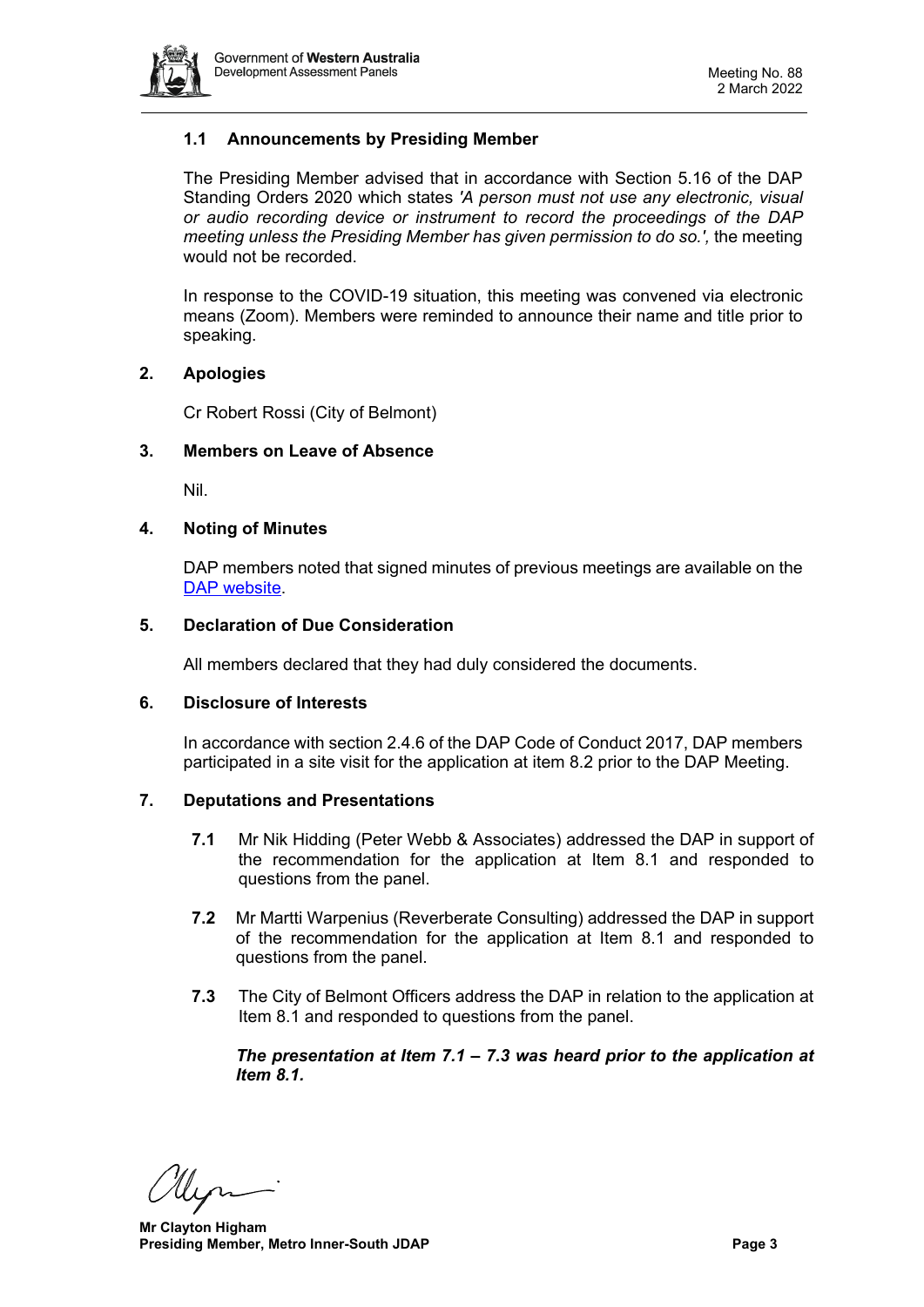

- **7.4** Mr Petar Mrdja (Urbanista Town Planning) addressed the DAP against the recommendation for the application at Item 8.2 and responded to questions from the panel.
- **7.5** The City of Belmont Officers address the DAP in relation to the application at Item 8.2 and responded to questions from the panel.

# *The presentations at Items 7.4 - 7.5 were heard prior to the application at Item 8.2.*

<span id="page-3-0"></span>**8. Form 1 – Responsible Authority Reports – DAP Applications**

# <span id="page-3-1"></span>**8.1 277 - 283 (Lots 661, 660, 659 And 658) Hardey Road, Cloverdale**

Development Description: Proposed Childcare Premises Applicant: Peter Webb & Associates Owner: Kathleen Tin Tin Whisson Responsible Authority: City of Belmont<br>DAP File No: DAP/21/02065 DAP/21/02065

# **REPORT RECOMMENDATION**

**Moved by:** Cr Phil Marks **Seconded by:** Cr Jenny Davis

1. **Approve** DAP Application reference DAP/21/02065 and accompanying plans dated 15 February 2022 in accordance with Clause 68 of Schedule 2 (Deemed Provisions) of the *Planning and Development (Local Planning Schemes) Regulations 2015*, and the provisions of the Belmont Local Planning Scheme No. 15, subject to the following:

# **Conditions**

- 1. Development/land use shall be in accordance with the attached approved plan(s) dated 15 February 2022 and subject to any modifications required as a consequence of any condition(s) of this approval. The endorsed plans shall not be modified or altered without the prior written approval of the Metro Inner-South Joint *Development Assessment Panel or City of Belmont.*
- 2. No more than 104 children and 17 staff shall be permitted for the Child Care Premises.
- 3. The operating times for the Child Care Premises shall be limited to the hours of 7:00am to 7:00pm Monday to Friday, unless otherwise approved in writing by the City.
- 4. This decision constitutes development approval only and is valid for a period of four (4) years from the date of approval. If the subject development is not substantially commenced within the four (4) year period, the approval shall lapse and be of no further effect.

**Mr Clayton Higham Presiding Member, Metro Inner-South JDAP Page 4 Page 4**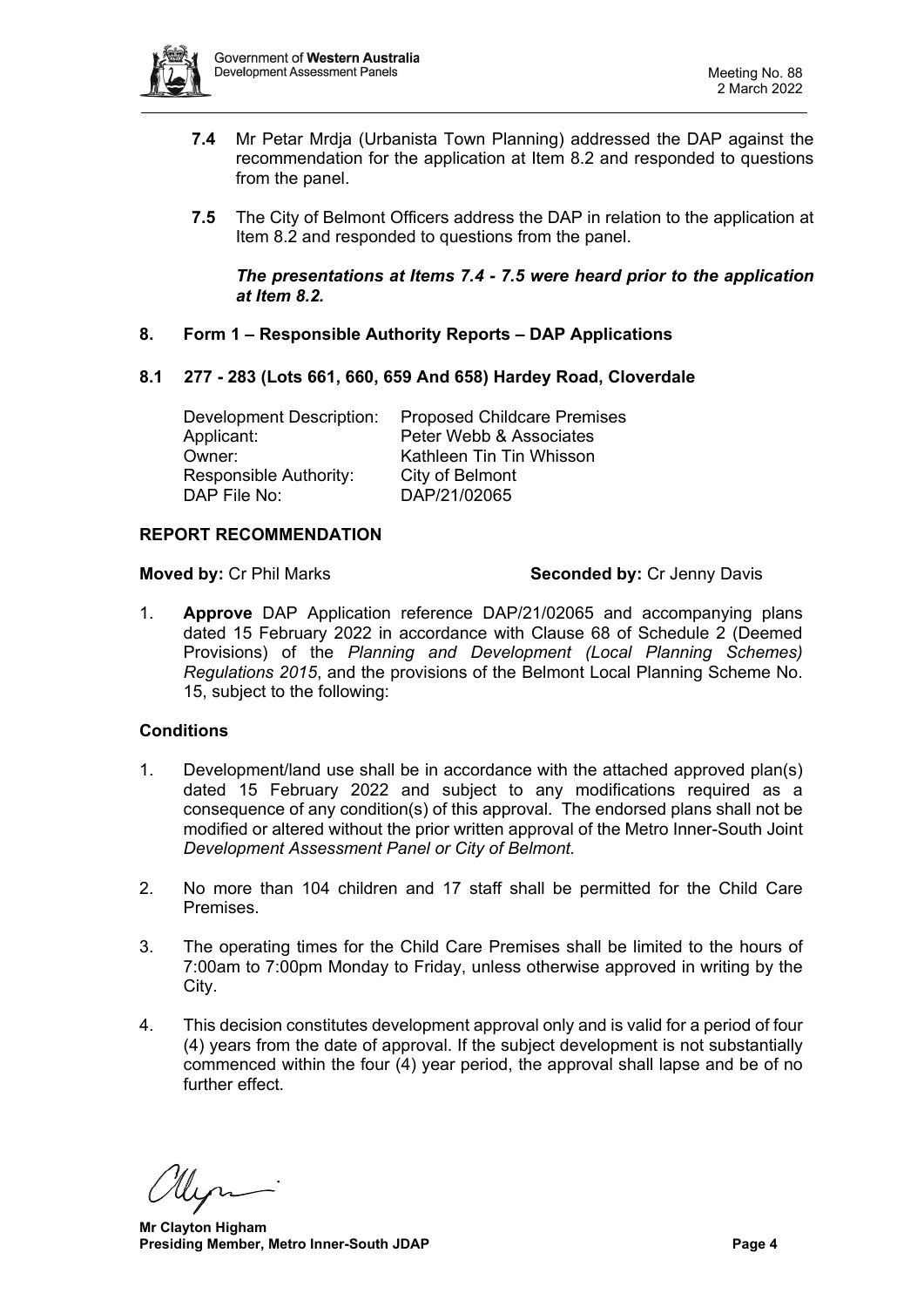

- 5. Lots 658 661 Hardey Road shall be amalgamated and a new Certificate of Title obtained for the amalgamated lot prior to lodgement of an application for building permit. Alternatively, the owner/applicant may enter into a legal agreement with the City at their own cost to defer the timeframe of amalgamation.
- 6. All existing buildings and structures on Lots 658 661 Hardey Road, including soakwells, leach drains, septic tanks, underground storage tanks, stormwater drainage systems and waste water disposal systems, shall be removed and the land levelled.
- 7. A detailed schedule of external materials, finishes and colours to be used in the construction of the development shall be submitted to the City prior to lodgement of an application for a building permit to the satisfaction of the City.
- 8. Prior to lodgement of a building permit application, to the satisfaction of the City, an amended landscaping and irrigation plan for the subject development site and street verge is to be prepared and submitted to the City for approval that incorporates the following:
	- i. a minimum 1.5 metres wide landscape stirp between internally fenced play areas and the north-eastern and south-eastern boundary fences.
	- ii. suitable tree and shrub species that can be accommodated in the car park tree wells and the car park setback area to Hardey Road.
	- iii. suitable trees species and verge materials for the Hardey Road and Pratt Street verges.
- 9. Prior to occupation or use of the development, landscaping, plants, verge treatment and/or irrigation are to be installed and thereafter maintained in accordance with the approved landscaping and irrigation plan to the satisfaction of the City.
- 10. The existing trees indicated on the approved landscaping plan shall be retained, unless otherwise approved by the City.
- 11. Prior to the commencement of site works the applicant shall submit a construction and traffic management that accords with the requirements of AS 1742 Pt 3 to the City. The plan shall thereafter be implemented to the satisfaction of the City.
- 12. Prior to occupation or use of the development, two signposts shall be installed near the Hardey Road crossover and maintained to the satisfaction of the City. The signposts shall indicate:
	- Exit Only; and
	- No Right Turn.

**Mr Clayton Higham Presiding Member, Metro Inner-South JDAP Page 5 Page 5**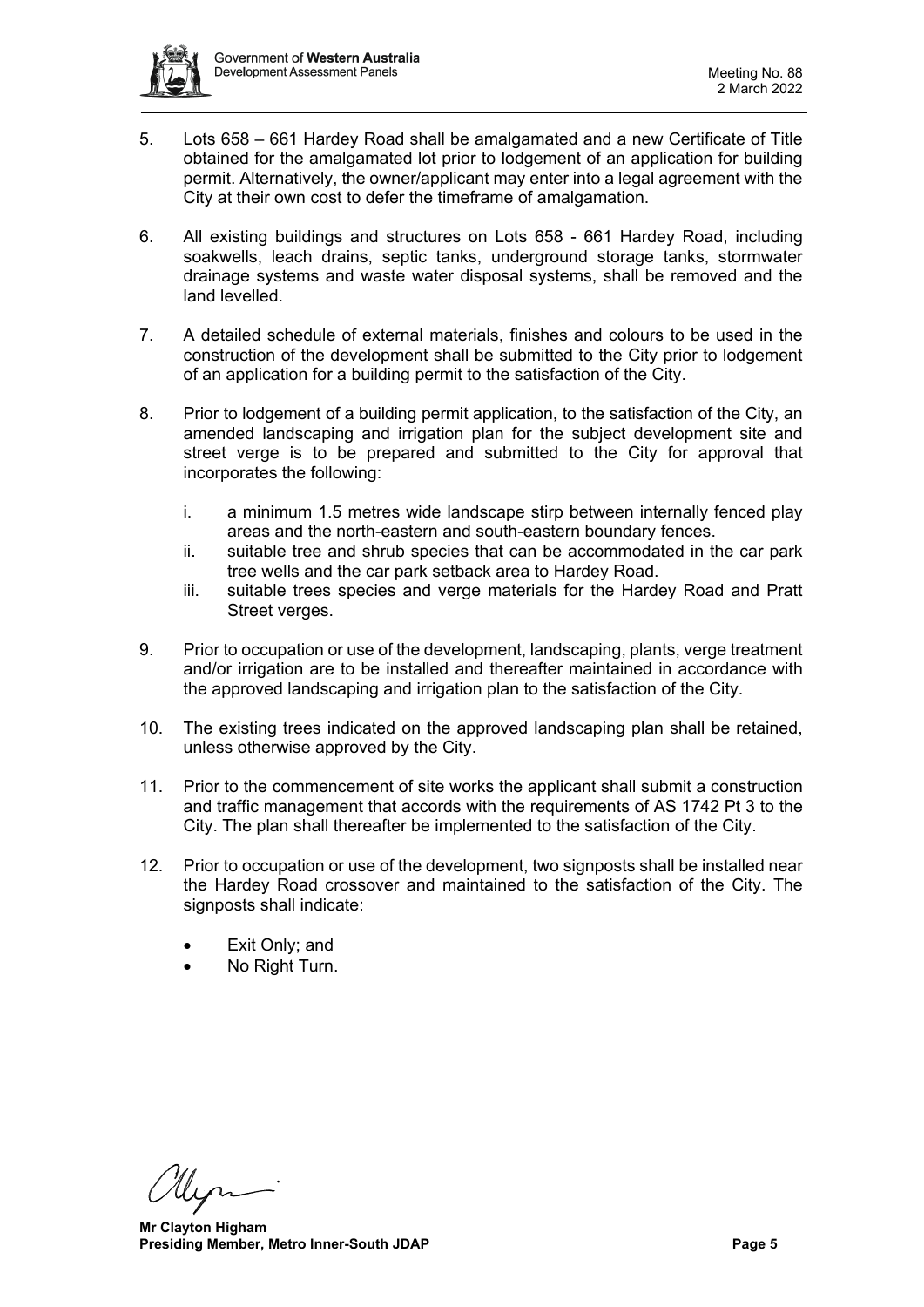

- 13. Prior to occupation or use of the development, vehicle parking, manoeuvring and circulation areas shall be designed, constructed, sealed, drained, line marked and kerbed in accordance with:
	- (a) The approved plan (a minimum of 30 parking bays)**;**
	- Schedule 11 of City of Belmont Local Planning Scheme No. 15; and
	- (c) Council's engineering requirements and design guidelines.

The areas must be sealed in bitumen or concrete in accordance with the City of Belmont specifications, unless otherwise approved by the City.

- 14. All access ways, parking areas and hard stand areas shall be maintained in accordance with the City's engineering requirements and design guidelines.
- 15. A minimum of 17 staff car parking bays for the Child Care Premises are to be provided, line marked and maintained to the satisfaction of the City.
- 16. Prior to occupation or use of the development, a Car Parking Management Strategy for the Child Care Premises with respect to on-site car parking provision shall be prepared and submitted to the satisfaction of the City. The Management Strategy shall include details regarding the number of drop off and pick up bays and staff bays for the development. The Strategy shall also outline measures to implement the promotion and management of non-car based travel modes, which encourages the use of bicycles and public transport. Once approved, the Strategy shall be implemented at all times to the satisfaction of the City.
- 17. The Car Parking Management Strategy shall be reviewed within the first three months of operation. The landowner/operator shall update the Car Parking Management Strategy to address any issues arising from the review to the satisfaction of the City.
- 18. Prior to the occupation of the development a minimum of 6 bicycle bays, 6 ventilated equipment lockers and 1 unisex shower shall be installed and thereafter maintained for the course of the development to the specifications outlined within AS2890.3:2015, to the satisfaction of the City.
- 19. Prior to occupation or use of the development, the redundant crossovers to Lots 658 - 661 Hardey Road, as shown on the approved plans, shall be removed and the verge and kerb reinstated in accordance with the City's Technical Specifications, to the satisfaction of the City.
- 20. Prior to occupation or use of the development, the owner/applicant shall, after having obtained written approval from the City (Infrastructure Services Clearance Application), construct a vehicle crossover in accordance with the approved plans and the City's engineering specifications to the satisfaction of the City.
- 21. The owner/applicant shall submit a detailed stormwater plan for approval of the City prior to application for a building permit, showing the proposed drainage system to the standards of the City of Belmont's engineering requirements and design guidelines.

**Mr Clayton Higham Presiding Member, Metro Inner-South JDAP Page 6 Page 6**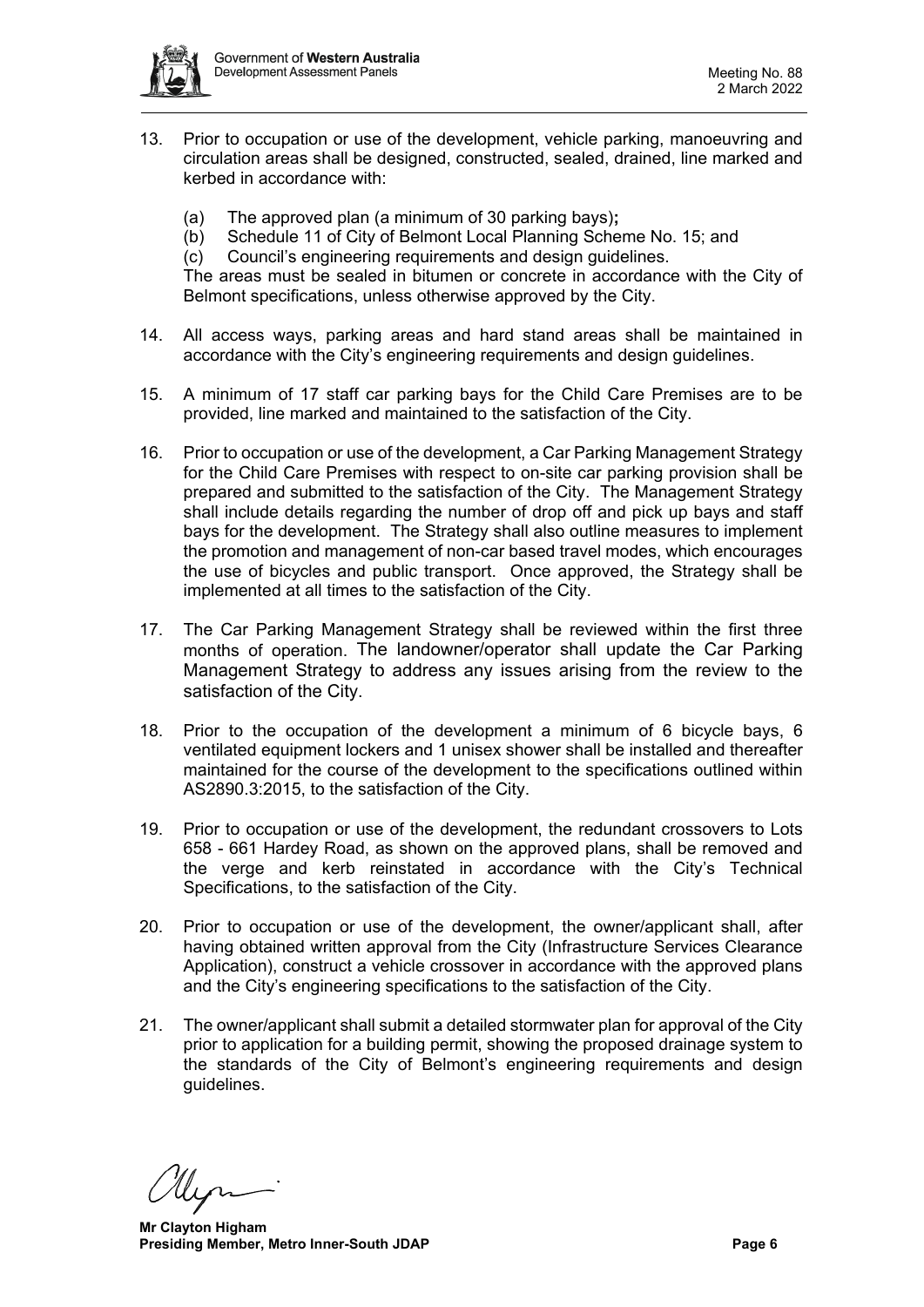

- 22. All stormwater from roofed and paved areas shall be collected and disposed of onsite in accordance with the City of Belmont's engineering requirements and design guidelines.
- 23. The bin storage area must be paved with an impervious material and must not drain to a stormwater drainage system or to the environment.
- 24. Prior to occupation or use of the development, the owner/applicant shall install the required fencing to comply with the requirements of the Environmental Acoustic Assessment dated 11 February 2022, as marked in 'RED' and 'BLUE' on the approved plans, to the satisfaction of the City.
- 25. All fencing visible from the street shall be constructed in**:**
	- (a) brick and visually permeable timber; or
	- (b) brick and visually permeable wrought iron; or
	- (c) other materials which match the development and are acceptable to the City.
- 26. No services, such as air conditioners, fire boosters, meter service boards or water heaters shall be visible from the street.
- 27. Prior to occupation of the development, a Waste Management Plan shall be submitted to the City for approval. The Waste Management Plan shall accommodate trucks to access and egress the site in forward gear without impacting on car parking spaces within the property. The Waste Management Plan shall be implemented at all times, unless otherwise approved by the City, to the satisfaction of the City.

#### **Advice Notes**

1. The applicant is advised that should the owners wish to defer the timeframe for the construction of the accessway within the easement in gross and provide temporary access until the adjacent properties provide an easement in gross, then the owner can enter into a legal agreement with City to this effect. The legal agreement must be prepared by the City's solicitors (at the owner's full cost), finalised and signed, and then registered as an absolute caveat on the property's certificate of title prior to application for a building permit.

Please note that a legal agreement must be requested by the owner, in writing, and all costs associated with the preparation of a legal agreement and lodgement of a caveat must be borne by the owner. Generally legal agreements take 3 to 4 weeks to be prepared and therefore any such request should be lodged promptly.

2. This development approval is not a demolition permit. A demolition permit must be obtained from the City's Safer Communities – Building Surveying prior to commencement of any demolition works. Please liaise with the City's Safer Communities – Building Surveying for further information.

**Mr Clayton Higham Presiding Member, Metro Inner-South JDAP Page 7 Page 7**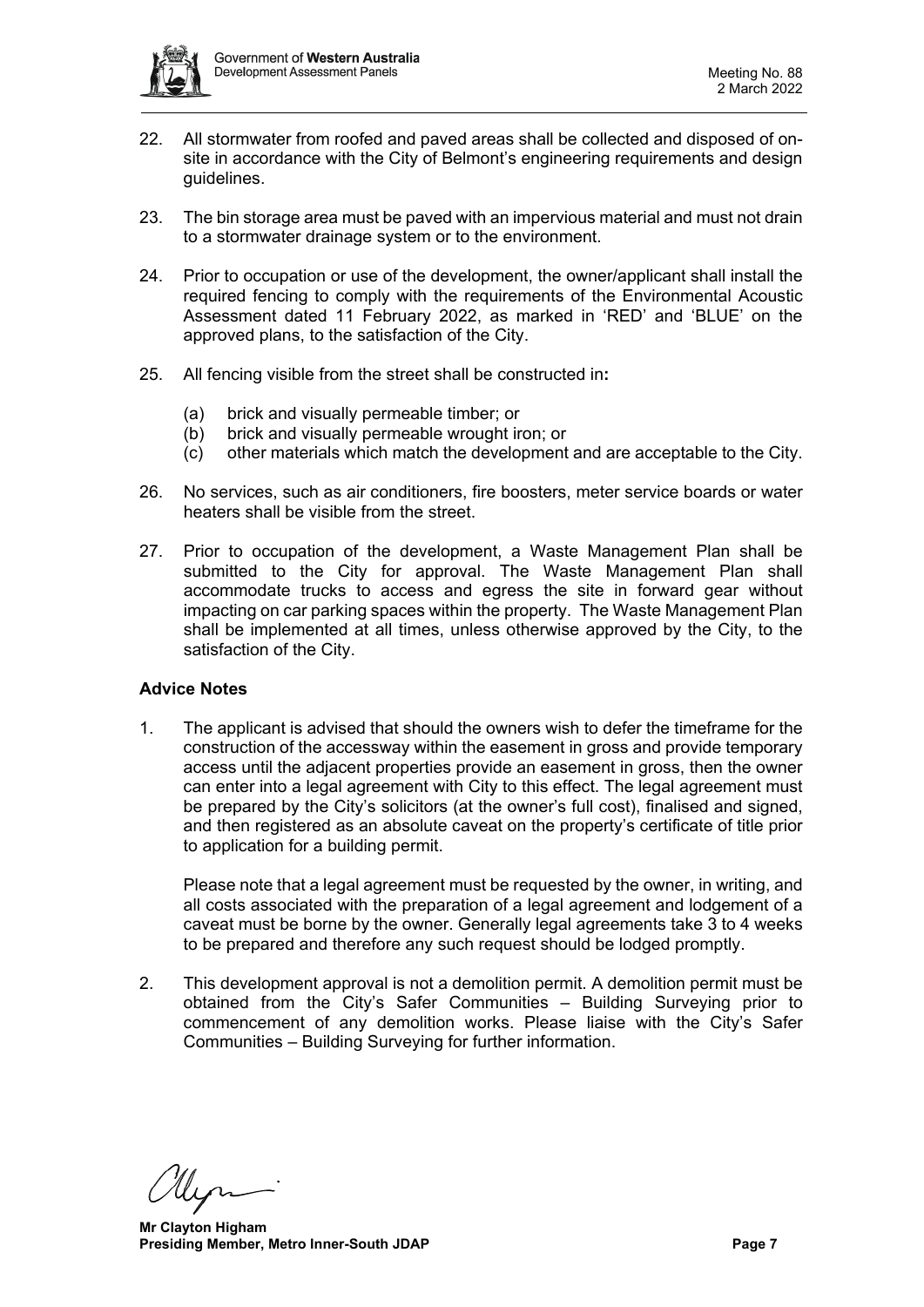

- 3. The modified Landscaping and Irrigation Plan shall be a minimum size of A3 and is to contain a north point and a scale. The plan must show by numerical code, the botanical name of each plant species, proposed pot size, quantity and must also include the proposed treatments of:
	- a. all areas of the property visible from the street; and
	- b. the street verge.

It is recommended that the landscaping plan is prepared by a professional horticulturalist or landscape architect.

- 4. In relation to the installation of landscaping, the plants are to be nurtured until they reach their typical mature dimensions, and shall thereafter be maintained at those mature dimensions unless Council approves otherwise in writing.
- 5. The City's Engineering Requirements and Design Guidelines contains detailed specifications which must be adhered to in the preparation of plans submitted for approval in respect of such matters as drainage, paving, parking, accessways, crossovers, land fill and retaining.

In the event that access ways, parking areas and hard stand is not satisfactorily maintained, the City may require by notice, in writing, that the area be brought up to a satisfactory standard within a specified period of time and the notice shall be complied with within that period. Without limitation, the notice may require that lines marking car bays be re-painted, pot holes be repaired, damaged kerbs be replaced and degraded access or parking areas be resurfaced generally in accordance with the City's Engineering Requirements and Design Guidelines.

- 6. Neither a development approval nor a building permit constitutes an approval to construct a crossover to a property. Prior to commencement of any site works, separate approval must be obtained from the City's Infrastructure Services Department to construct a crossover to the property (i.e. from the road to connect with the property's internal driveway). This approval shall be sought by way of an application for Infrastructure Services Clearance. Failure to obtain approval from the City's Infrastructure Services for the crossover may result in time delays or refusal of a vehicle crossover subsidy. Please note Infrastructure Services Clearance Applications are determined within 30 working days from date of lodgment provided further information is not required.
- 7. *Visually permeable' has the definition given to it in the Residential Design Codes. The City's expectation is that any walls and fences must allow for adequate views between the building and the street to promote passive surveillance.*
- 8. Signage is not approved as part of this application. A separate application for development approval and building permit is required prior to display of any advertisements and signage.
- 9. The applicant is advised that no food preparation is approved to be undertaken onsite. Registration in accordance with the *Food Act 2008* must be obtained prior to the commencement of food preparation. Please liaise with the City's Environmental Health Department to ascertain the requirements.

**Mr Clayton Higham Presiding Member, Metro Inner-South JDAP Page 8**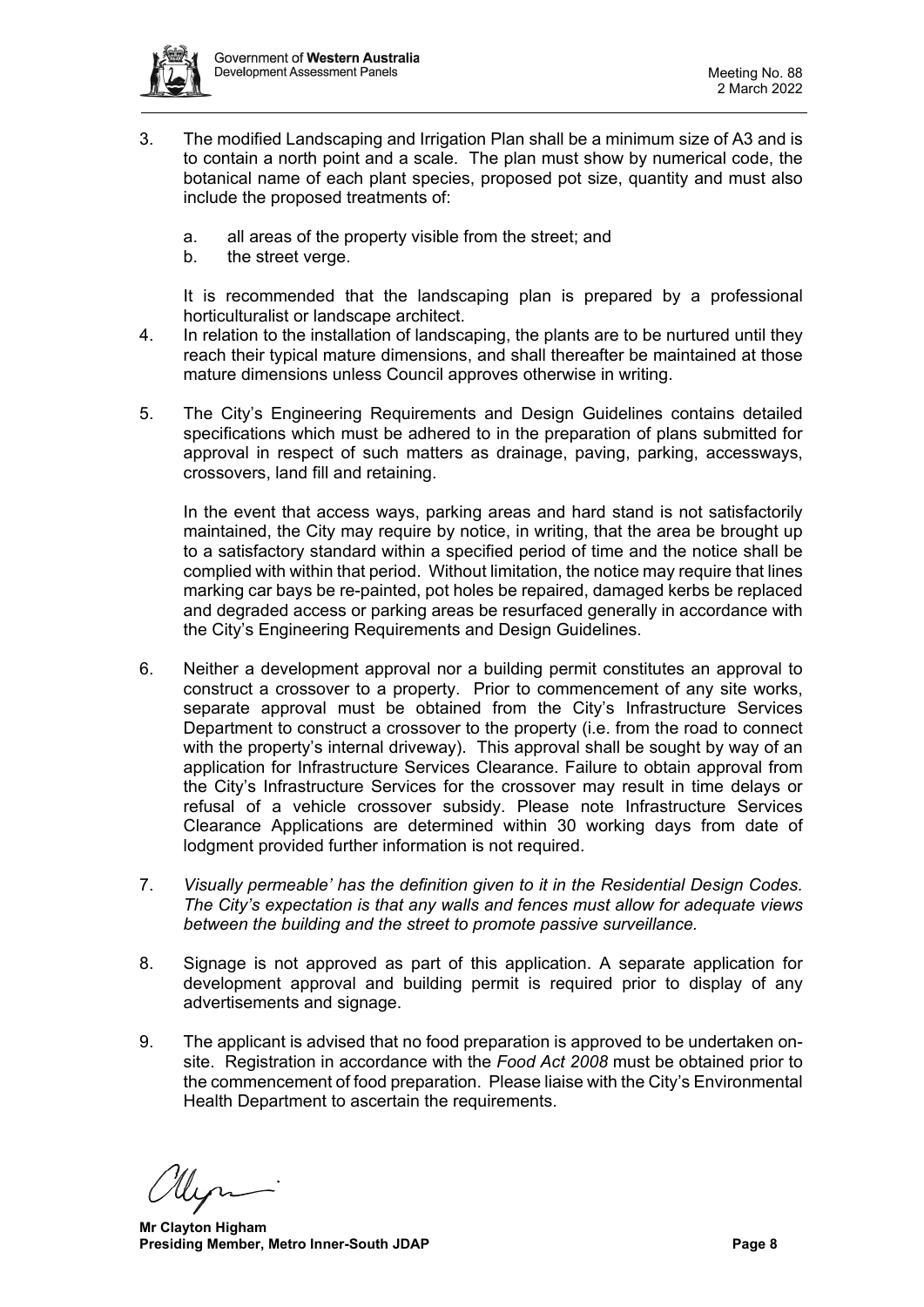

# **AMENDING MOTION**

The following amendments were made en bloc:

#### **Moved by:** Ms Rachel Chapman **Seconded by:** Cr Phil Marks

**(i)** That Condition No.5 be amended to read as follows:

*Lots 658 – 661 Hardey Road shall be amalgamated and a new Certificate of Title obtained for the amalgamated lot prior to occupation. lodgement of an application for building permit. Alternatively, the owner/applicant may enter into a legal agreement with the City at their own cost to defer the timeframe of amalgamation.*

**REASON:** To ensure that a Building Permit isn't unnecessarily delayed, whilst still ensuring amalgamation occurs prior to the buildings being occupied.

**(ii)** That Condition No.16 be amended to read as follows:

*Prior to occupation or use of the development, a Car Parking Management Strategy and Operational Plan for the Child Care Premises with respect to on-site car parking provision and operations shall be prepared and submitted to the satisfaction of the City. The Management Strategy and Operational Plan shall include details regarding the number of drop off and pick up bays and staff bays for the development, operating hours (including when children can arrive and be picked up) and shall also outline measures to implement the promotion and management of non-car based travel modes, which encourages the use of bicycles and public transport. Once approved, it shall be implemented at all times to the satisfaction of the City.*

**REASON:** To expand the Car Parking Management Strategy to also include an Operational Plan to manage the daily operations of the Child care centre and, in particular, address operating hours including the times when children are allowed to be dropped off. The panel wanted to ensure that the 7am – 7pm operating hours provided some flexibility for staff and parents to arrive and leave after these hours whilst still respecting the operating hours and ensuring neighbours were not impacted by noise from children.

**(iii)** That Condition No.17 be amended to read as follows:

*The Car Parking Management Strategy and Operational Plan shall be reviewed within the first three months of operation. The landowner/operator shall update the Car Parking Management Strategy and Operational Plan to address any issues arising from the review to the satisfaction of the City.*

**REASON:** To also provide for the Operational plan to be reviewed and updated, if required after 3 months of operations.

**Mr Clayton Higham Presiding Member, Metro Inner-South JDAP Page 9 Page 9**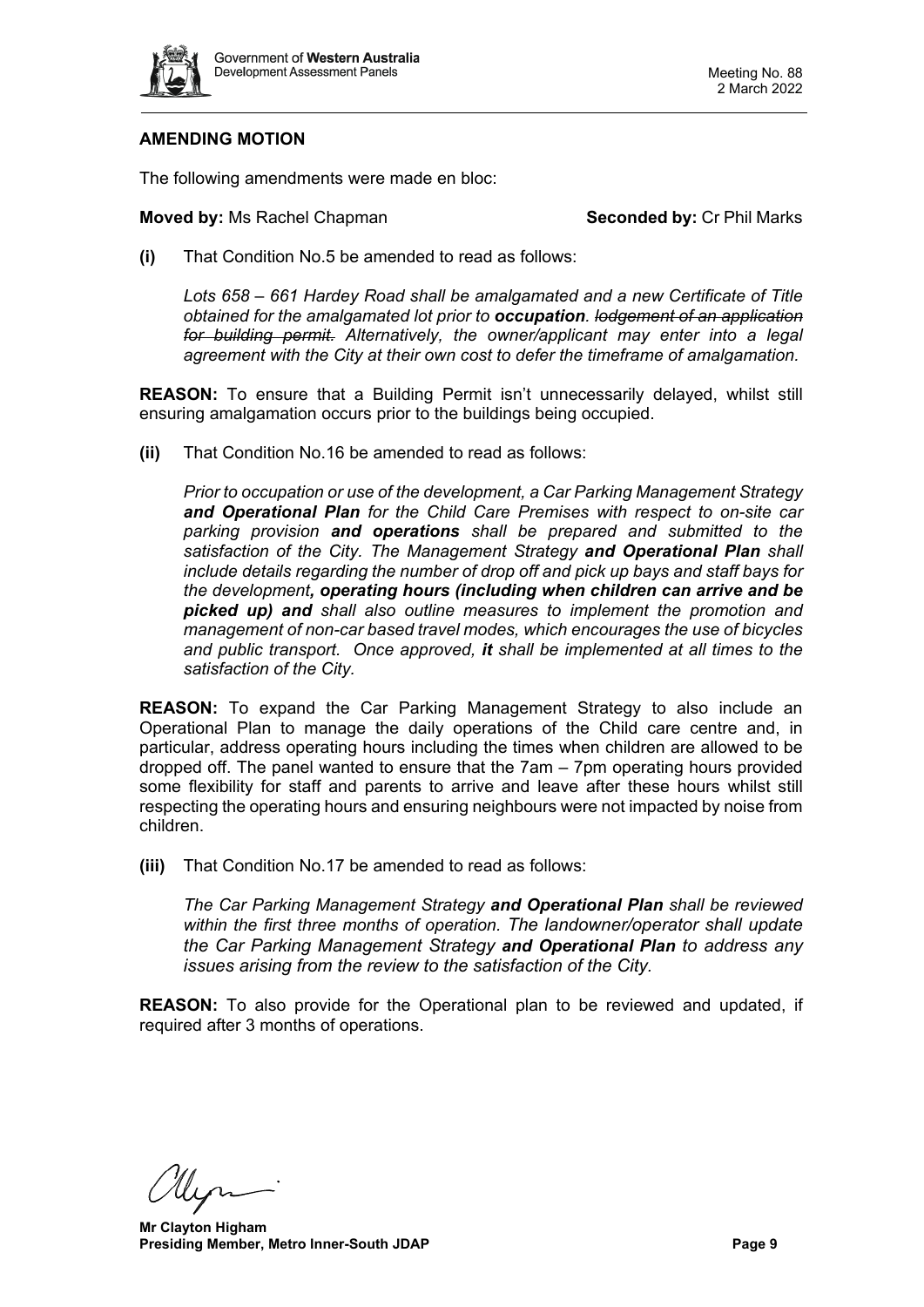

**(iv)** That Advice Note No.1 be deleted and the remaining advice notes be renumbered accordingly.

**REASON:** The condition was unnecessary as there is no accessway or easement included in the application. It was recommended by City Officers in error.

# **The Amending Motion was put and CARRIED UNANIMOUSLY.**

# **REPORT RECOMMENDATION (AS AMENDED)**

1. **Approve** DAP Application reference DAP/21/02065 and accompanying plans dated 15 February 2022 in accordance with Clause 68 of Schedule 2 (Deemed Provisions) of the *Planning and Development (Local Planning Schemes) Regulations 2015*, and the provisions of the Belmont Local Planning Scheme No. 15, subject to the following:

# **Conditions**

- 1. Development/land use shall be in accordance with the attached approved plan(s) dated 15 February 2022 and subject to any modifications required as a consequence of any condition(s) of this approval. The endorsed plans shall not be modified or altered without the prior written approval of the Metro Inner-South Joint *Development Assessment Panel or City of Belmont.*
- 2. No more than 104 children and 17 staff shall be permitted for the Child Care Premises.
- 3. The operating times for the Child Care Premises shall be limited to the hours of 7:00am to 7:00pm Monday to Friday, unless otherwise approved in writing by the City.
- 4. This decision constitutes development approval only and is valid for a period of four (4) years from the date of approval. If the subject development is not substantially commenced within the four (4) year period, the approval shall lapse and be of no further effect.
- 5. Lots 658 661 Hardey Road shall be amalgamated and a new Certificate of Title obtained for the amalgamated lot prior to occupation. Alternatively, the owner/applicant may enter into a legal agreement with the City at their own cost to defer the timeframe of amalgamation.
- 6. All existing buildings and structures on Lots 658 661 Hardey Road, including soakwells, leach drains, septic tanks, underground storage tanks, stormwater drainage systems and waste water disposal systems, shall be removed and the land levelled.
- 7. A detailed schedule of external materials, finishes and colours to be used in the construction of the development shall be submitted to the City prior to lodgement of an application for a building permit to the satisfaction of the City.

**Mr Clayton Higham Presiding Member, Metro Inner-South JDAP Page 10 Page 10**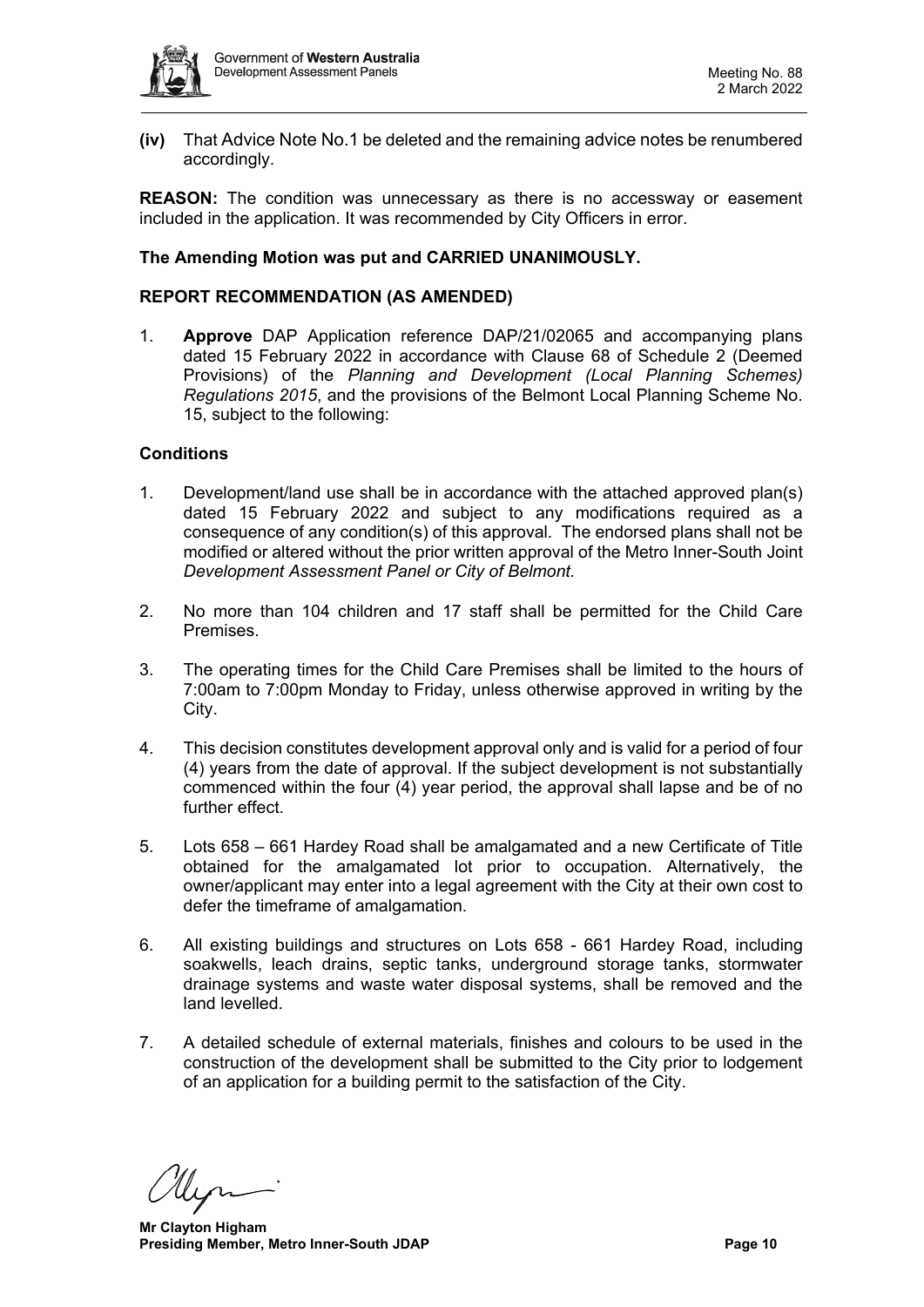

- 8. Prior to lodgement of a building permit application, to the satisfaction of the City, an amended landscaping and irrigation plan for the subject development site and street verge is to be prepared and submitted to the City for approval that incorporates the following:
	- i. a minimum 1.5 metres wide landscape stirp between internally fenced play areas and the north-eastern and south-eastern boundary fences.
	- ii. suitable tree and shrub species that can be accommodated in the car park tree wells and the car park setback area to Hardey Road.
	- iii. suitable trees species and verge materials for the Hardey Road and Pratt Street verges.
- 9. Prior to occupation or use of the development, landscaping, plants, verge treatment and/or irrigation are to be installed and thereafter maintained in accordance with the approved landscaping and irrigation plan to the satisfaction of the City.
- 10. The existing trees indicated on the approved landscaping plan shall be retained, unless otherwise approved by the City.
- 11. Prior to the commencement of site works the applicant shall submit a construction and traffic management that accords with the requirements of AS 1742 Pt 3 to the City. The plan shall thereafter be implemented to the satisfaction of the City.
- 12. Prior to occupation or use of the development, two signposts shall be installed near the Hardey Road crossover and maintained to the satisfaction of the City. The signposts shall indicate:
	- Exit Only; and
	- No Right Turn.
- 13. Prior to occupation or use of the development, vehicle parking, manoeuvring and circulation areas shall be designed, constructed, sealed, drained, line marked and kerbed in accordance with:
	- (a) The approved plan (a minimum of 30 parking bays)**;**
	- (b) Schedule 11 of City of Belmont Local Planning Scheme No. 15; and
	- (c) Council's engineering requirements and design guidelines.

The areas must be sealed in bitumen or concrete in accordance with the City of Belmont specifications, unless otherwise approved by the City.

- 14. All access ways, parking areas and hard stand areas shall be maintained in accordance with the City's engineering requirements and design guidelines.
- 15. A minimum of 17 staff car parking bays for the Child Care Premises are to be provided, line marked and maintained to the satisfaction of the City.

**Mr Clayton Higham Presiding Member, Metro Inner-South JDAP Page 11 Page 11**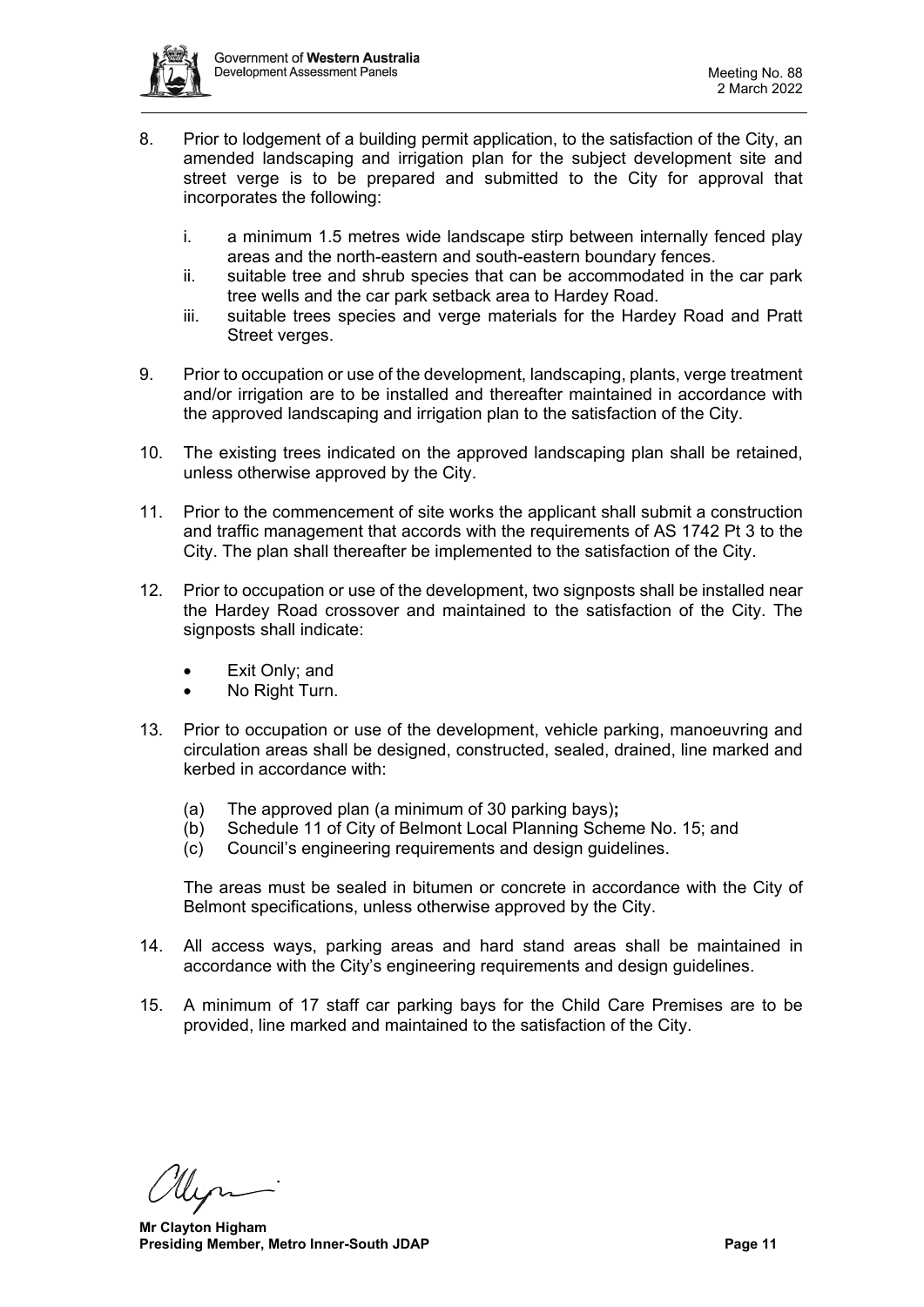

- 16. Prior to occupation or use of the development, a Car Parking Management Strategy and Operational Plan for the Child Care Premises with respect to on-site car parking provision and operations shall be prepared and submitted to the satisfaction of the City. The Management Strategy and Operational Plan shall include details regarding the number of drop off and pick up bays and staff bays for the development, operating hours (including when children can arrive and be picked up) and shall also outline measures to implement the promotion and management of non-car based travel modes, which encourages the use of bicycles and public transport. Once approved, it shall be implemented at all times to the satisfaction of the City.
	- 17. The Car Parking Management Strategy and Operational Plan shall be reviewed within the first three months of operation. The landowner/operator shall update the Car Parking Management Strategy and Operational Plan to address any issues arising from the review to the satisfaction of the City.
	- 18. Prior to the occupation of the development a minimum of 6 bicycle bays, 6 ventilated equipment lockers and 1 unisex shower shall be installed and thereafter maintained for the course of the development to the specifications outlined within AS2890.3:2015, to the satisfaction of the City.
	- 19. Prior to occupation or use of the development, the redundant crossovers to Lots 658 - 661 Hardey Road, as shown on the approved plans, shall be removed and the verge and kerb reinstated in accordance with the City's Technical Specifications, to the satisfaction of the City.
	- 20. Prior to occupation or use of the development, the owner/applicant shall, after having obtained written approval from the City (Infrastructure Services Clearance Application), construct a vehicle crossover in accordance with the approved plans and the City's engineering specifications to the satisfaction of the City.
	- 21. The owner/applicant shall submit a detailed stormwater plan for approval of the City prior to application for a building permit, showing the proposed drainage system to the standards of the City of Belmont's engineering requirements and design guidelines.
	- 22. All stormwater from roofed and paved areas shall be collected and disposed of onsite in accordance with the City of Belmont's engineering requirements and design guidelines.
	- 23. The bin storage area must be paved with an impervious material and must not drain to a stormwater drainage system or to the environment.
	- 24. Prior to occupation or use of the development, the owner/applicant shall install the required fencing to comply with the requirements of the Environmental Acoustic Assessment dated 11 February 2022, as marked in 'RED' and 'BLUE' on the approved plans, to the satisfaction of the City.

**Mr Clayton Higham Presiding Member, Metro Inner-South JDAP Page 12 Page 12**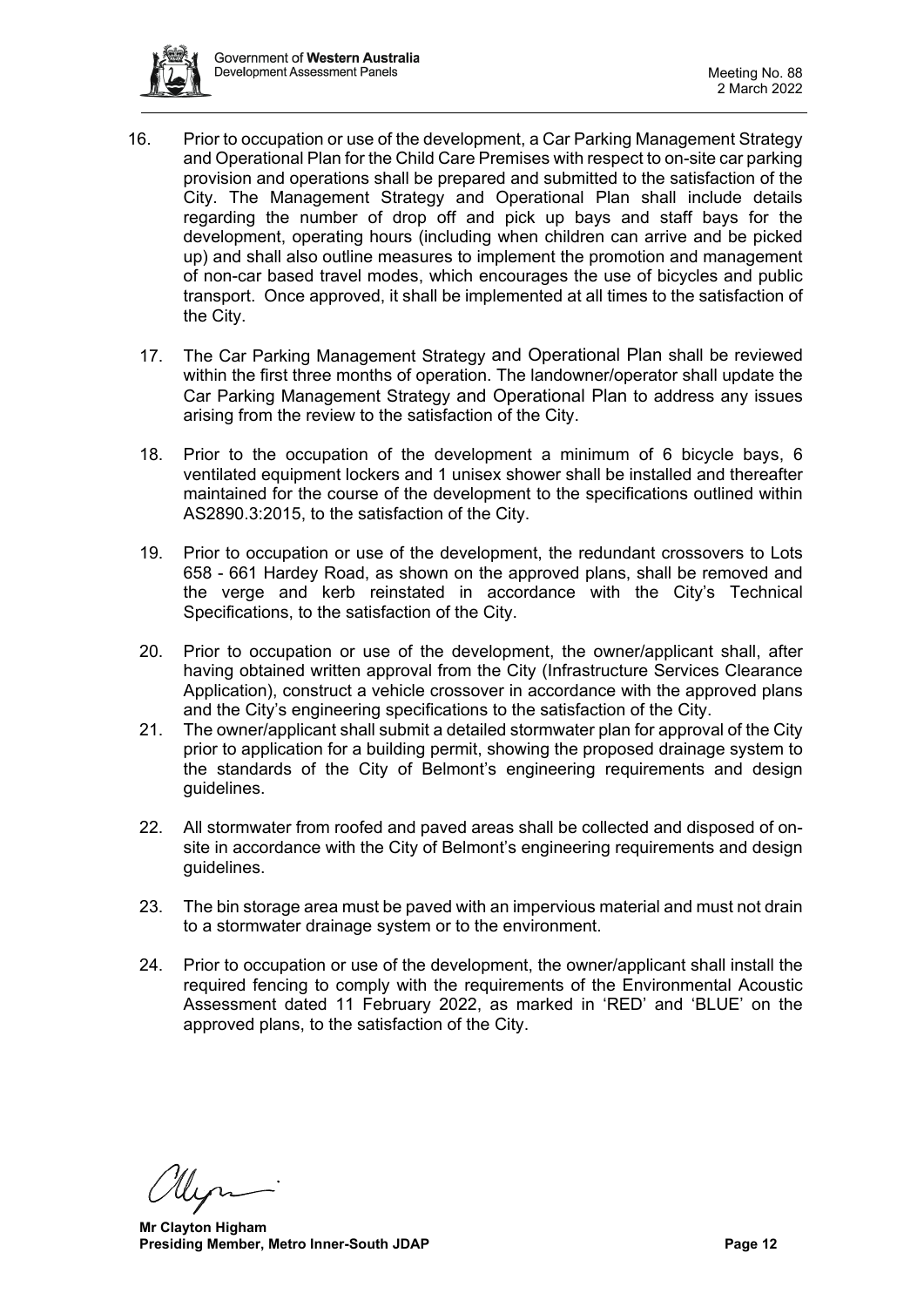

- 25. All fencing visible from the street shall be constructed in**:**
	- (a) brick and visually permeable timber; or
	- (b) brick and visually permeable wrought iron; or
	- (c) other materials which match the development and are acceptable to the City.
- 26. No services, such as air conditioners, fire boosters, meter service boards or water heaters shall be visible from the street.
- 27. Prior to occupation of the development, a Waste Management Plan shall be submitted to the City for approval. The Waste Management Plan shall accommodate trucks to access and egress the site in forward gear without impacting on car parking spaces within the property. The Waste Management Plan shall be implemented at all times, unless otherwise approved by the City, to the satisfaction of the City.

#### **Advice Notes**

- 1. This development approval is not a demolition permit. A demolition permit must be obtained from the City's Safer Communities – Building Surveying prior to commencement of any demolition works. Please liaise with the City's Safer Communities – Building Surveying for further information.
- 2. The modified Landscaping and Irrigation Plan shall be a minimum size of A3 and is to contain a north point and a scale. The plan must show by numerical code, the botanical name of each plant species, proposed pot size, quantity and must also include the proposed treatments of:
	- a. all areas of the property visible from the street; and
	- b. the street verge.

It is recommended that the landscaping plan is prepared by a professional horticulturalist or landscape architect.

- 3. In relation to the installation of landscaping, the plants are to be nurtured until they reach their typical mature dimensions, and shall thereafter be maintained at those mature dimensions unless Council approves otherwise in writing.
- 4. The City's Engineering Requirements and Design Guidelines contains detailed specifications which must be adhered to in the preparation of plans submitted for approval in respect of such matters as drainage, paving, parking, accessways, crossovers, land fill and retaining.

In the event that access ways, parking areas and hard stand is not satisfactorily maintained, the City may require by notice, in writing, that the area be brought up to a satisfactory standard within a specified period of time and the notice shall be complied with within that period. Without limitation, the notice may require that lines marking car bays be re-painted, pot holes be repaired, damaged kerbs be replaced and degraded access or parking areas be resurfaced generally in accordance with the City's Engineering Requirements and Design Guidelines.

**Mr Clayton Higham Presiding Member, Metro Inner-South JDAP Page 13 Page 13**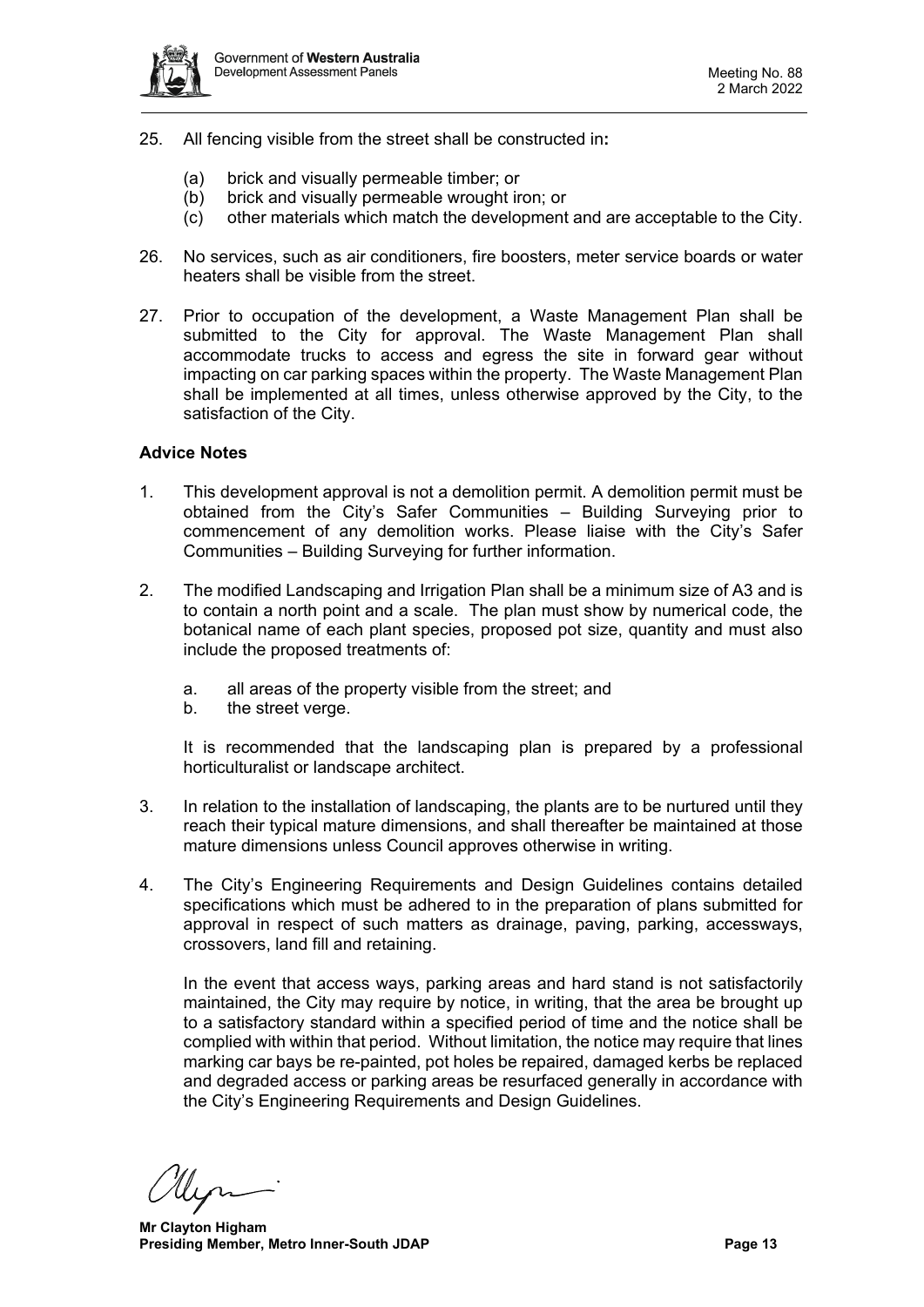

- 5. Neither a development approval nor a building permit constitutes an approval to construct a crossover to a property. Prior to commencement of any site works, separate approval must be obtained from the City's Infrastructure Services Department to construct a crossover to the property (i.e. from the road to connect with the property's internal driveway). This approval shall be sought by way of an application for Infrastructure Services Clearance. Failure to obtain approval from the City's Infrastructure Services for the crossover may result in time delays or refusal of a vehicle crossover subsidy. Please note Infrastructure Services Clearance Applications are determined within 30 working days from date of lodgment provided further information is not required.
- 6. *Visually permeable' has the definition given to it in the Residential Design Codes. The City's expectation is that any walls and fences must allow for adequate views between the building and the street to promote passive surveillance.*
- 7. Signage is not approved as part of this application. A separate application for development approval and building permit is required prior to display of any advertisements and signage.
- 8. The applicant is advised that no food preparation is approved to be undertaken onsite. Registration in accordance with the *Food Act 2008* must be obtained prior to the commencement of food preparation. Please liaise with the City's Environmental Health Department to ascertain the requirements.

# **The Report Recommendation (as amended) was put and CARRIED UNANIMOUSLY.**

**REASON:** The site was considered suitable for a child care centre, noting it is located entirely within a residential area, but situated on a local distributor road and in proximity to schools. Amenity impacts on the residential area where given due consideration and the panel were satisfied the siting of the building, use of landscaping, location of parking and play areas and use of noise walls suitably ameliorated any potential impacts on neighbours.

**Mr Clayton Higham Presiding Member, Metro Inner-South JDAP Page 14 Page 14**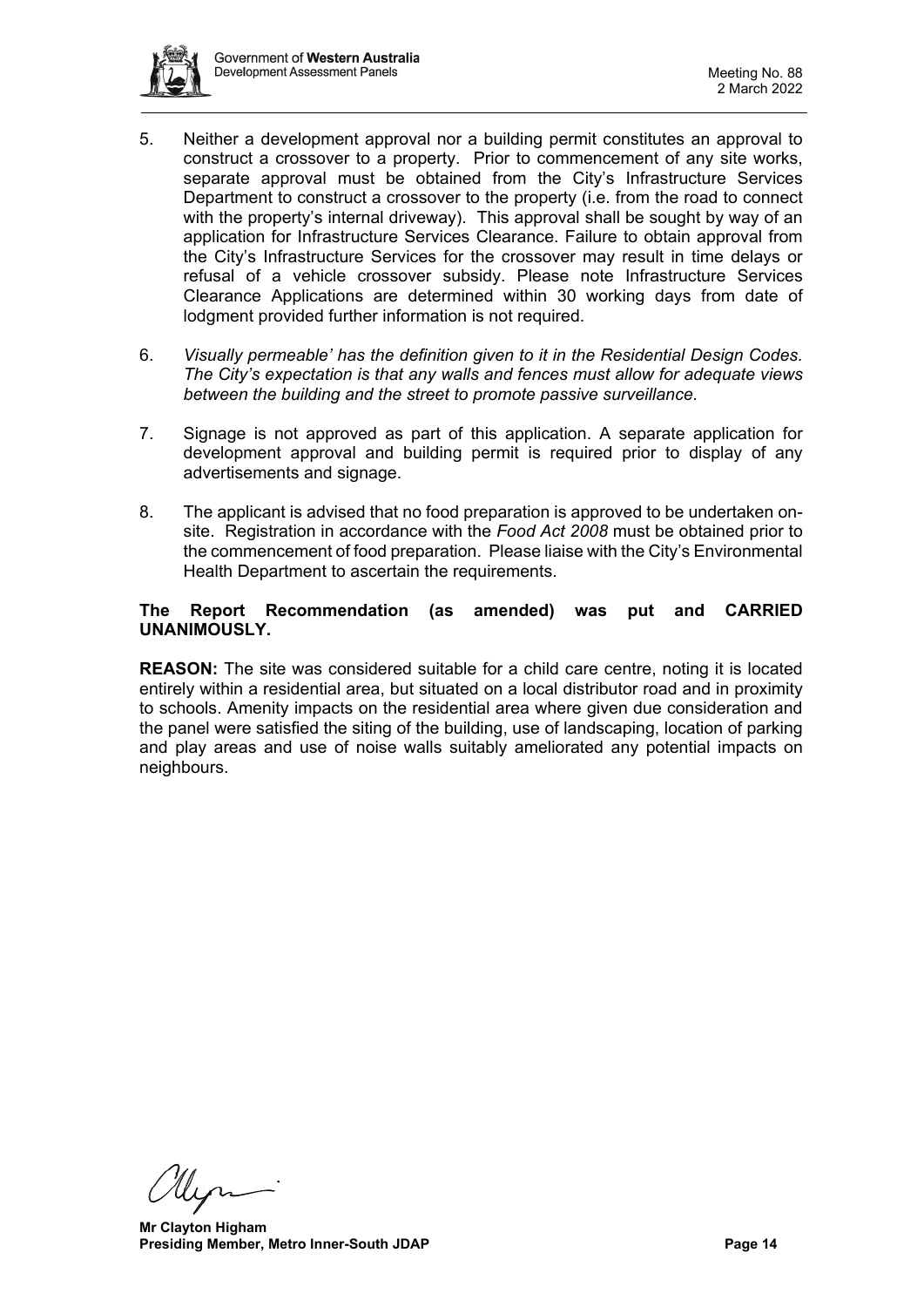

# <span id="page-14-0"></span>**8.2 6 (Lot 173) Tighe Street; 324 (Lot 190) Kew Street; And 475 (Lot 8568) & 477 (Lot 188) Abernethy Road, Cloverdale**

| Development Description: | 15 Two Storey Grouped Dwellings |
|--------------------------|---------------------------------|
| Applicant:               | Urbanista Town Planning         |
| Owner:                   | The Bee's Homes WA Pty Ltd      |
| Responsible Authority:   | City of Belmont                 |
| DAP File No:             | DAP/21/02090                    |

# **REPORT RECOMMENDATION**

**Moved by: Cr Phil Marks <b>Seconded by:** Ms Rachel Chapman

That the Metro Inner-South JDAP resolves to:

1. **Refuse** DAP Application reference DAP/21/02090 and accompanying plans received 21 January 2022 in accordance with Clause 68 of Schedule 2 (Deemed Provisions) of the *Planning and Development (Local Planning Schemes) Regulations 2015*, and the City of Belmont Planning Scheme No. 15, for the following reasons:

#### **Reasons**

- 1. The proposal is contrary to clause 67(2)(a) of the *Planning and Development (Local Planning Schemes) Regulations 2015* and clause 4.7.6(a) of Local Planning Scheme No. 15, in particular:
	- a. Solid external fencing is proposed that limits views from dwellings to the public streets, inconsistent with subclause (f).
	- b. Dwellings located on the front portions of the site are not oriented and designed to address all public streets, inconsistent with subclause (g).

The proposal is therefore not eligible to be developed above the R20 density.

- 2. The proposal is contrary to clause 67(2)(a) of the *Planning and Development (Local Planning Schemes) Regulations 2015* and clause 4.7.6(b) of Local Planning Scheme No. 15 which requires a high level of compliance with Local Planning Policy No. 3, in particular:
	- a. The development does not achieve a high standard of development through individual identity, imaginative layout and variation in building design.
	- b. Floor plans of dwellings have not been designed so that rooms least sensitive to vehicular noise are sited closest to Abernethy Road.
	- c. Design measures have not been incorporated to the development to maximum built-in safety of the locality through informal surveillance of the street.

The proposal is therefore not eligible to be developed above the R20 density.

**Mr Clayton Higham Presiding Member, Metro Inner-South JDAP Page 15 Page 15**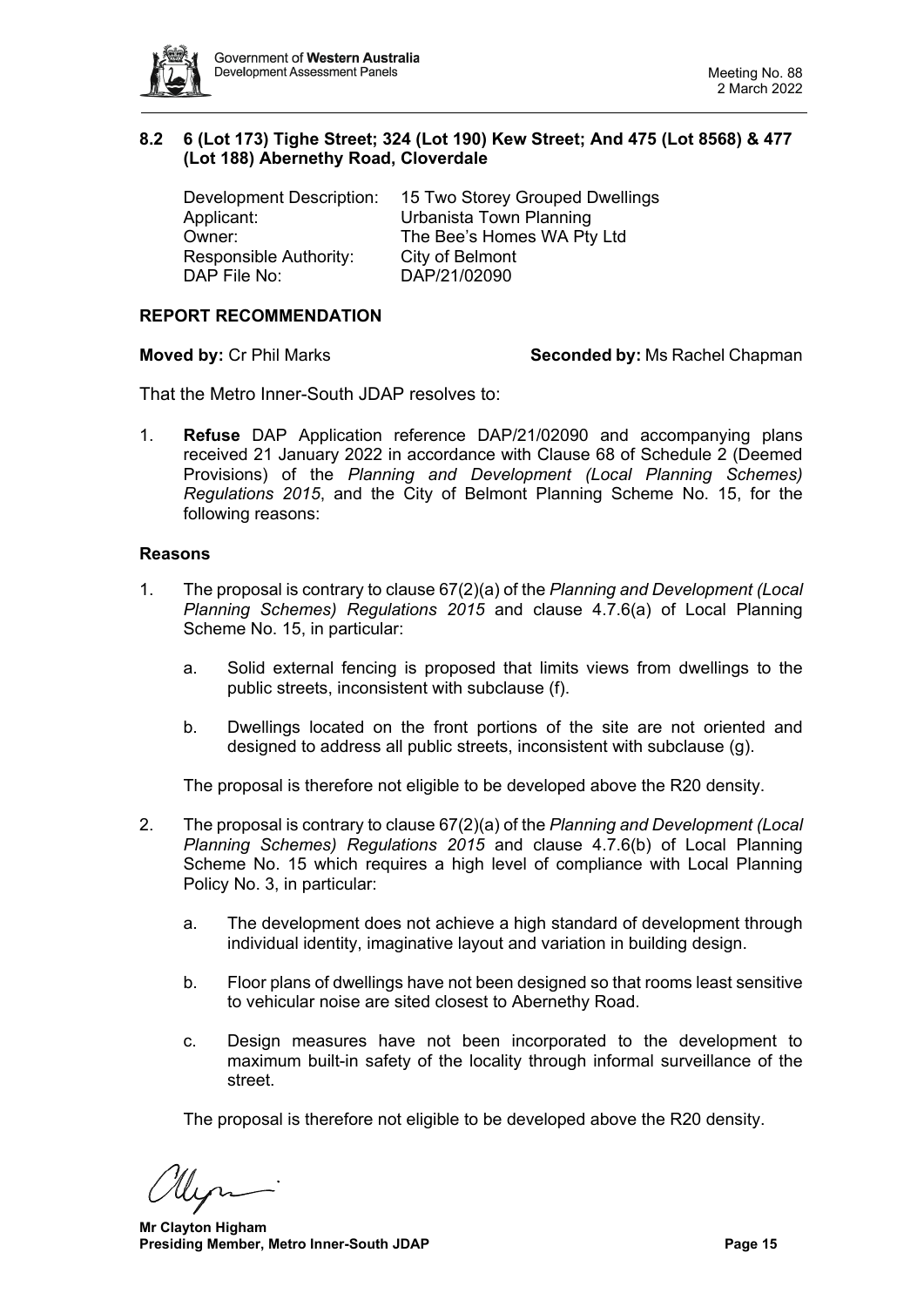

- 3. The proposal is contrary to clause 67(2)(g) of the *Planning and Development (Local Planning Schemes) Regulations 2015* as the proposal is inconsistent with the objectives of Local Planning Policy 3 – Abernethy Road (Gabriel Street to Dempsey Street) as the proposed development does not:
	- a. Achieve the highest standard of residential development for properties adjacent to Abernethy Road within the Policy Area;
	- b. Provide for housing choice and variety in neighbourhoods with a community identity and high levels of amenity;
	- c. Maximise the built-in safety of the City; and
	- d. Achieve a unified and attractive streetscape within the Policy Area.
- 4. The proposal is contrary to clause 67(2)(c) of the *Planning and Development (Local Planning Schemes) Regulations 2015* as the proposal does not satisfy all provisions of State Planning Policy 7.3 Residential Design Codes Volume 1, in particular:
	- a. Design Element 5.1.2 Street setbacks as the dwellings are not set back from the internal communal street boundaries an appropriate distance to provide adequate privacy for dwellings and accommodate sufficient landscaping.
	- b. Design Element 5.2.3 Street surveillance as the development does not provide for adequate surveillance between dwellings and the public streets, and does not minimise opportunities for concealment and entrapment.
	- c. Design Element 5.3.2 Landscaping as the development does not make adequate provision for landscaping of open space to contribute to the streetscape.
	- d. Design Elements 5.3.5 Vehicular access and 5.3.6 Pedestrian access as the development does not make adequate provision for vehicle access and pedestrian access as the internal driveway and pedestrian path do not meet the minimum width requirements and does not provide legible and safe access.
	- e. Design Element 5.4.1 Visual privacy as the dwellings have not been designed for minimum direct overlooking of active habitable spaces and outdoor living areas of adjacent proposed dwellings.

*Cr Jenny Davis (Local Government Member, City of Belmont) left the panel at 10:51am due to technical difficulties.*

**Mr Clayton Higham Presiding Member, Metro Inner-South JDAP Page 16 Page 16**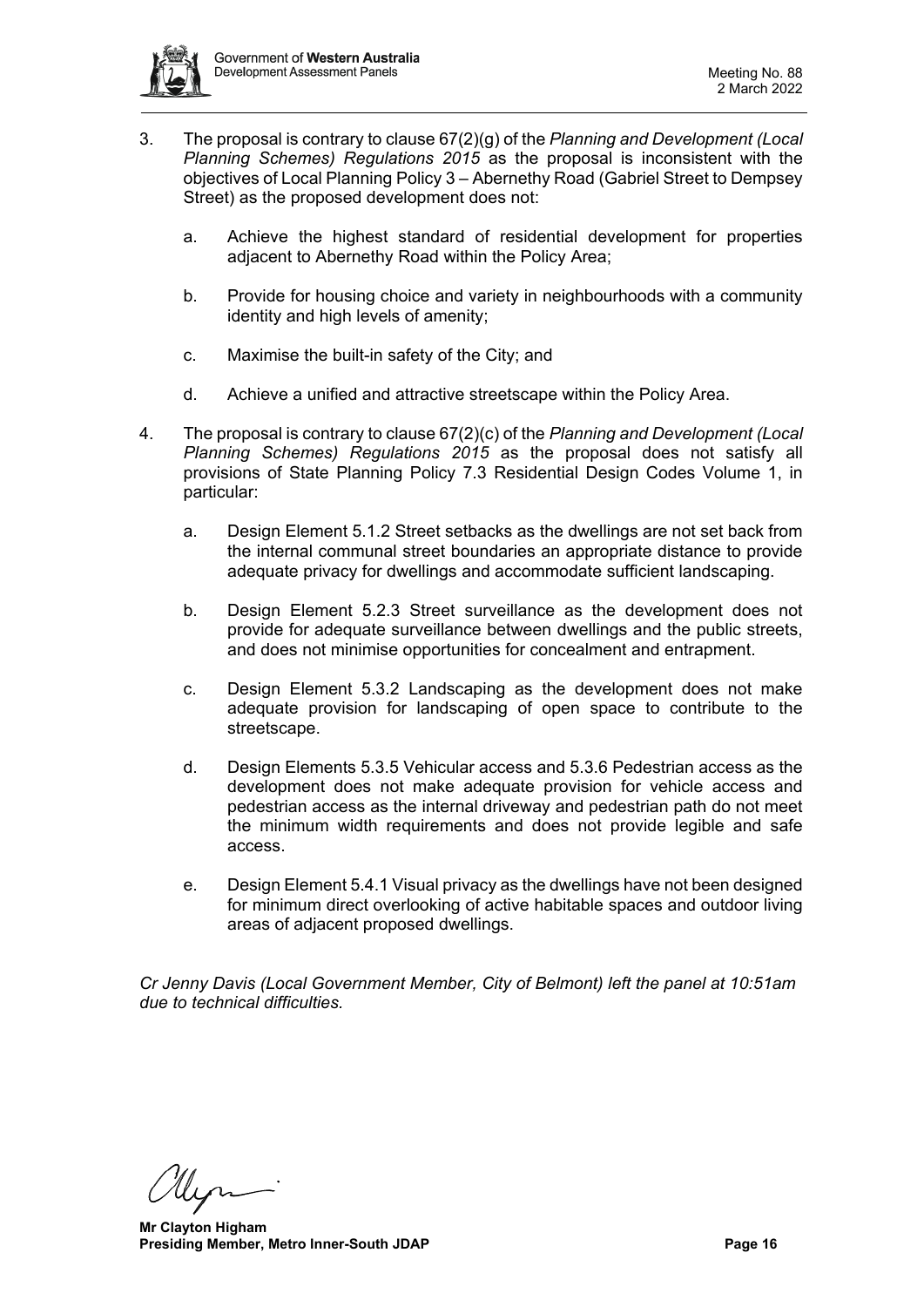

# **The Report Recommendation was put and LOST (3/1).**

For: Cr Phil Marks

Against: Mr Clayton Higham Ms Rachel Chapman Mr Peter Lee

**REASON:** The panel members noted a foreshadowed deferral during the debate and some members also considered that not all the reasons for refusal would necessarily be applicable and the other reasons sufficient at this stage to warrant a refusal without providing the applicant an opportunity to revise the design.

#### **PROCEDURAL MOTION**

# **Moved by:** Ms Rachel Chapman **Seconded by: Cr Phil Marks**

That the consideration of DAP Application DAP/21/02090 be deferred until no later than 27 April 2022, in accordance with section 5.10.1a of the DAP Standing Orders 2020, to provide the applicant up to 8 weeks to address the Design Review Panel's comments and feedback and achieve a high quality development in this dual coded area, including a further assessment by the DRP.

# **The Procedural Motion was put and CARRIED UNANIMOUSLY.**

**REASON:** The panel appreciated the site's constraints and attempts by the applicant to respond to the challenges of the site and the requirements of the Scheme and Policy but could not support the proposal as presented, nor did the panel believe that refusal for all of the reasons presented in the RAR was appropriate. The deferral would provide the applicant with an opportunity to better address the Design Review Panel's feedback and strive to achieve a high-quality development in this location.

# <span id="page-16-0"></span>**9. Form 2 – Responsible Authority Reports – DAP Amendment or Cancellation of Approval**

Nil.

# <span id="page-16-2"></span><span id="page-16-1"></span>**10. State Administrative Tribunal Applications and Supreme Court Appeals**

The Presiding Member noted the following SAT Applications –

| <b>Current SAT Applications</b> |             |                          |                        |             |  |  |  |  |
|---------------------------------|-------------|--------------------------|------------------------|-------------|--|--|--|--|
| File No. &                      | LG          | <b>Property Location</b> | <b>Application</b>     | <b>Date</b> |  |  |  |  |
| <b>SAT</b>                      | <b>Name</b> |                          | <b>Description</b>     | Lodged      |  |  |  |  |
| DR No.                          |             |                          |                        |             |  |  |  |  |
| DAP/21/01936                    | Town of     | No. 176 (Lot 40)         | <b>Proposed Office</b> | 09/08/2021  |  |  |  |  |
| DR 168/2021                     | Victoria    | Burswood Road,           | Tower                  |             |  |  |  |  |
|                                 | Park        | <b>Burswood</b>          |                        |             |  |  |  |  |

<span id="page-16-3"></span>

**Mr Clayton Higham Presiding Member, Metro Inner-South JDAP Page 17 Page 17**